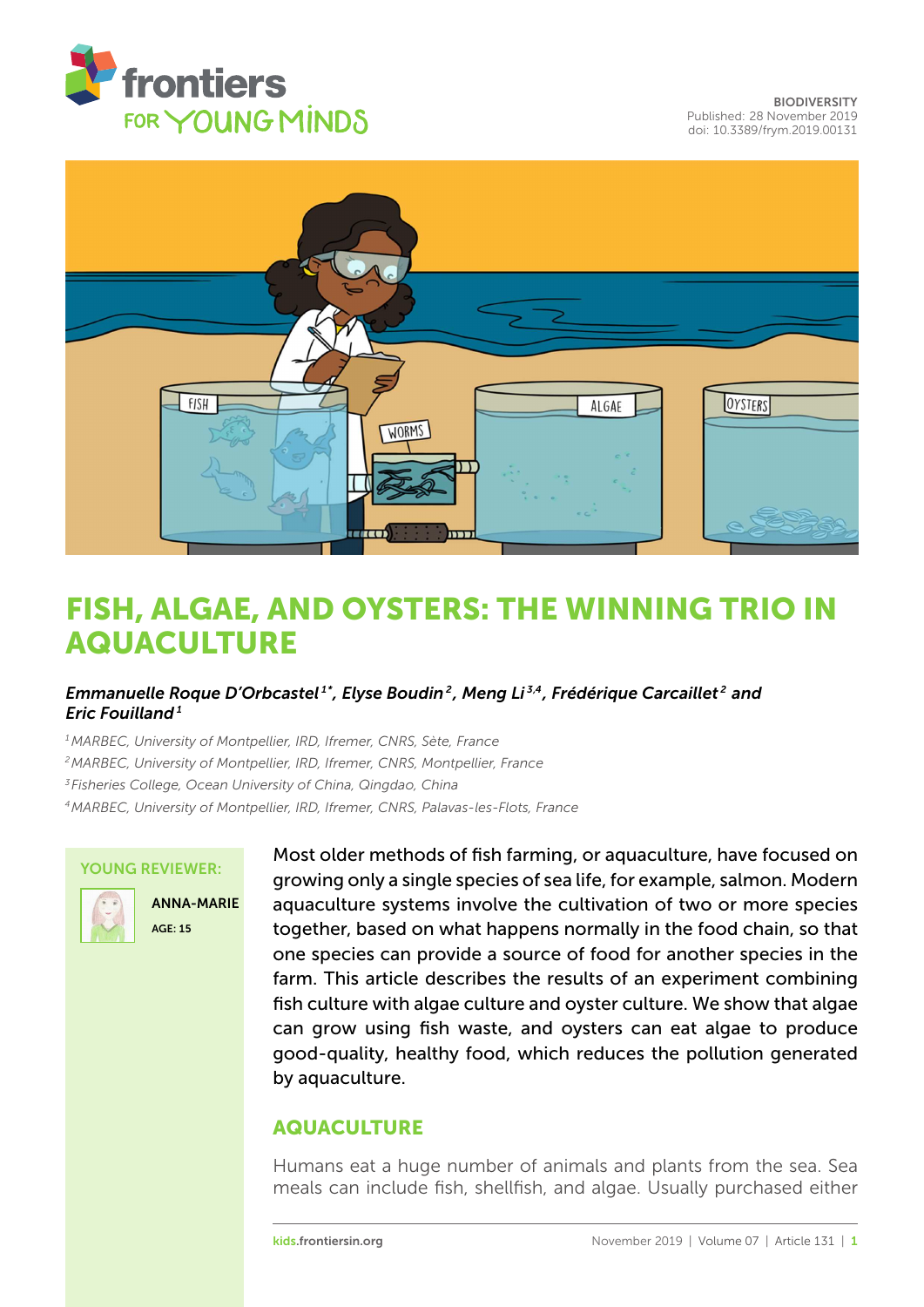#### <span id="page-1-0"></span>Figure 1

This comic shows the natural food chain, with a combination of complementary species: carnivorous and omnivorous fishes, sea cucumber as a detritivorous species, algae that consume nutrients present in water, and filter feeders (such as mussels) that feed on small organic particles. Scientists took inspiration from the food chain to create integrated multi-trophic aquaculture systems, in which species feed on each other according to their mode of feeding. From Frederic Neidhardt (humorist).

#### AQUACULTURE

Comes from the Latin, "*aqua*," for water and "*culture*," which means to grow, and therefore means something "grown in water."

#### FOOD CHAIN

The feeding relationships between organisms; plants are at the bottom of the food chain and are called producers. Organisms that eat plants are called consumers. A food chain shows how each living thing gets food, and how nutrients and energy are passed from creature to creature.



fresh or frozen from the supermarket, these seafood products have either been harvested from their natural environment or raised by humans in farms consisting of tanks connected to the sea or cages in the sea. The farming of sea animals and plants by humans is called aquaculture.

The word aquaculture comes from the Latin, "*aqua*," for water and "*culture*," which means to grow, and therefore means "grown in water." Aquaculture helps us to avoid depletion of sea resources by over-fishing, and it also helps us to produce enough food to feed the growing number of humans on earth. Fish farmers know the precise quality of the water used, and the quantity of animals they raise to sell. Fish farmers can also choose fish species according to a region's climate and the type of seafood commonly eaten by the people living in that region.

There are several methods of aquaculture. Generally, sea farmers specialize in what is called single-species culture, which means farming one thing, like fish, seaweed, or shellfish (oysters or mussels). This type of farming is what we will refer to in this article as conventional aquaculture. Alternatively, some sea farmers grow different species together, at the same time!

There are several reasons why sea farmers sometimes grow different species together. Species have different modes of feeding: some only feed on other animals (carnivores), some feed on other animals and algae (omnivores), and some only feed on algae (herbivores). In the natural ecosystem of the sea, algae feed on small molecules in the water; species, such as oysters feed on algae; species, such as herbivorous fish feed on algae and sea plants; while carnivorous fish feed on small animals [\(Figure 1\)](#page-1-0); and finally, some starfish and worms, called detritivores, feed on the feces of other animals! These different modes of feeding make up the food chain, and humans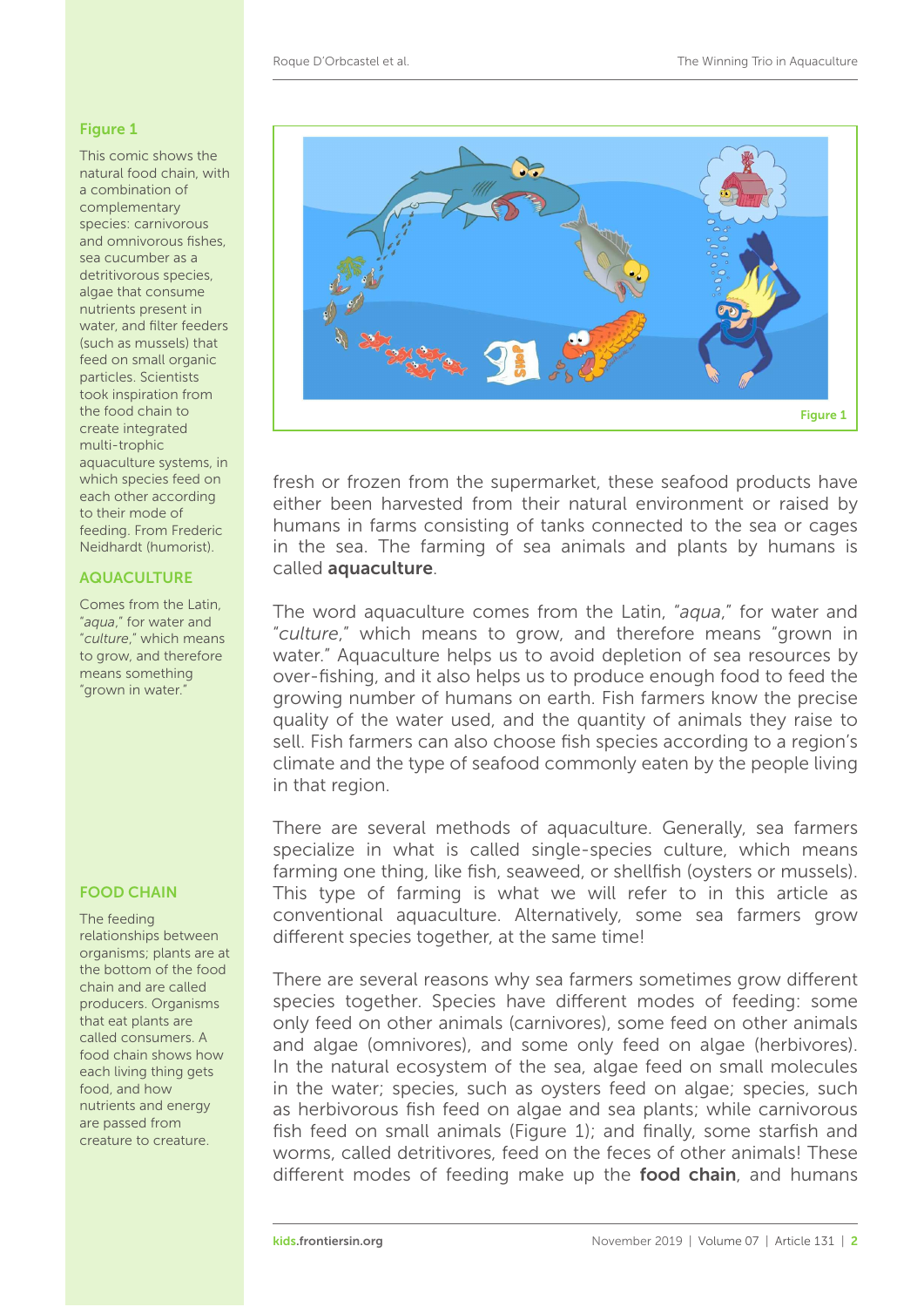### <span id="page-2-0"></span>Figure 2

Diagram of the connections between the tanks in an experimental integrated multi-trophic aquaculture system. Sea water comes into the fish tank. Waste from the fish tank is eaten by sea worms/cucumbers or passes through filters, and the remaining wastewater contains nitrogen (N) and phosphorus (P) that are consumed by microalgae. The microalgae are eaten by oysters, and then clean water can then be safely returned to the sea. Illustration from E. Boudin.

## IMTA OR INTEGRATED MULTI-TROPHIC AQUACULTURE

Way of aquaculture with multiple species grown together.

Microscopic algae that use sunlight, water, minerals, (N, P) and CO<sub>2</sub> for their growth.



can use the food chain to design environmentally friendly sea farms. For example, algae can be used to purify the water where fish are farmed. This allows the water to be reused and then dumped into the sea without polluting the environment. If sea farmers cultivate certain types of algae, they can feed it to oysters. In this way, sea farmers replicate the food chain in their farms. This way of aquaculture, where multiple species are grown together, is called **integrated** multi-trophic aquaculture (IMTA).

## WHAT IS SO GREAT ABOUT INTEGRATED MULTI-TROPHIC AQUACULTURE?

IMTA gives farmers new ways to produce food for humans or animals. In addition to fish, farmers can grow algae (large ones called macroalgae or small ones called microalgae), oysters or mussels, worms, or sea cucumbers. Microalgae can be used as ingredients for human food, animal feed, cosmetics and even biofuel. Once the algae have cleaned the fish's water, sea farmers no longer need to use expensive water treatment. This saves them a lot of money.

> Let us look at an IMTA farm that was studied by French researchers [\(Figure 2\)](#page-2-0). Each species is raised in a separate tank, where its growth is carefully controlled. Solid waste from fish, such as feces, can be removed by passing the water through a filter or by directing the water into a tank where worms feed on the waste particles. The particle-free water is then discharged into a tank full of microalgae. The water still contains very small molecules that are invisible to the naked eye—just like when sugar is mixed in water—but these molecules can be used as nutrients by the microalgae. Once the microalgae clean the water, it can then be reused in fish tanks or discharged into the sea without causing pollution. The farmed microalgae are ultimately used as food for oysters.

> However, in order to have a fully functioning sea farm, there must be enough worms and microalgae to clean the water in the tanks and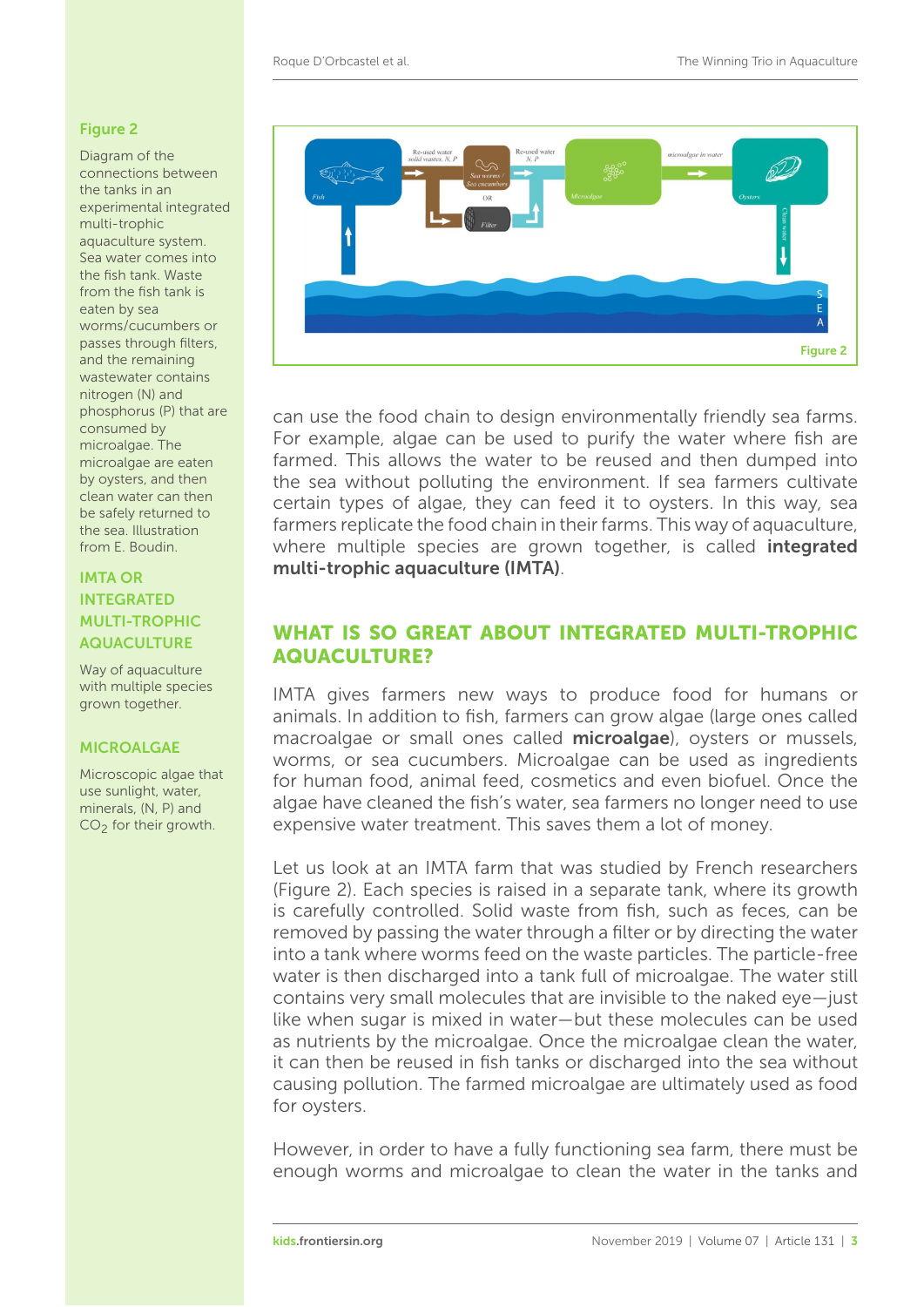### <span id="page-3-0"></span>Figure 3

The experimental set-up of the IMTA. The fish tanks (A) are connected to the microalgae tanks (B), which feed the oyster tanks (C) (source: E. Roque D'Orbcastel, UMR MARBEC).



enough microalgae to feed the oysters. It is often difficult to maintain the perfect balance between the different tanks, because they are easily affected by climate factors like rain and temperature, as well as by the presence of undesirable species, like parasites or organisms that eat algae. This is why researchers are working with fish farmers to find the best ways to connect the tanks and to better control the growth of the species being farmed.

## TEAMWORK: RESEARCHERS AND FISH FARMERS

First, the researchers tested the microalgae's ability to clean the water from the fish tanks. Second, they tested the microalgae's suitability as food for oysters and whether the oysters grown this way were good enough for human consumption.

The researchers connected three different tanks: a fish culture tank, a microalgae culture tank, and an oyster culture tank [\(Figure 3\)](#page-3-0). To be sure of their results and to have enough data, researchers always work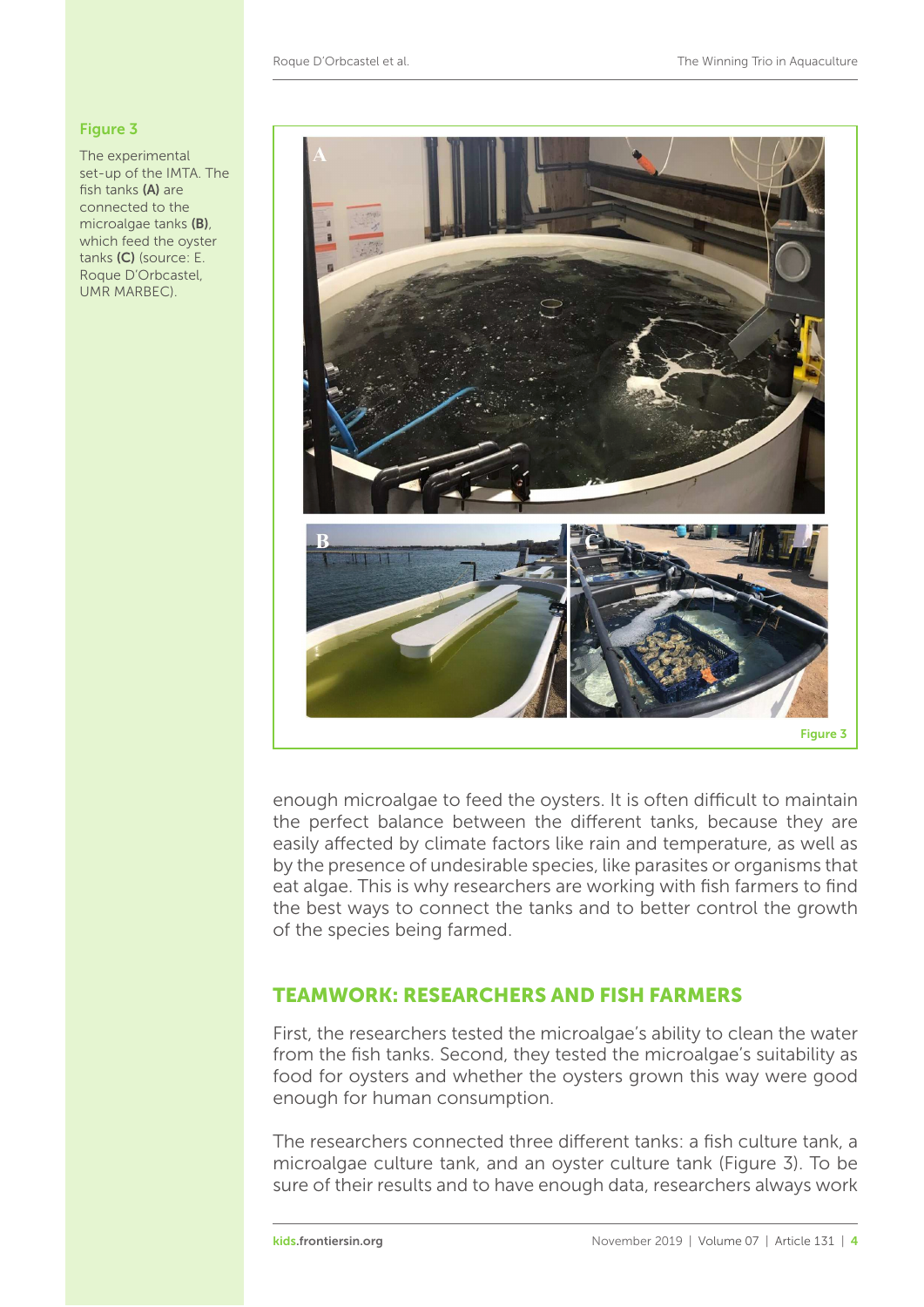with three replicates of each experiment, so, in total, there were three fish tanks, three microalgae tanks and three oyster tanks. This means that if the animals died in one of the tanks, researchers could still get results from the other two. Researchers placed filters between the fish tanks and microalgae tanks, to remove the solid waste produced by the fish. This experiment lasted 2 months, and various measurements were taken.

To observe the microalgae's water-cleaning ability, researchers measured the water quality both in the fish tank and in the microalgae tank. The fish waste was mainly composed of nitrogen (N) and phosphorus (P). The researchers found that there was almost no waste left in the water when it exited the microalgae tank, because the microalgae had consumed most of it. The researchers concluded that microalgae are very efficient at removing the N and P waste produced by the fish.

To test whether the microalgae are suitable food for oysters, the researchers measured the size of the oysters at the beginning and at the end of the 2-months experiment. Normally, the more oysters eat, the bigger they are. But surprisingly, in this experiment, the oyster growth was poor, and some oysters did not grow at all. Two hypotheses could explain the poor growth of the oysters. First, it was possible that the type of microalgae used did not meet the oyster's nutritional requirements. A second possibility is that there was not enough algae in the oyster tanks to feed all the oysters.

To test the two possible hypotheses, further investigations were conducted to determine whether the IMTA-produced algae were a good food source for the oysters. Results showed that the oysters could grow from eating IMTA-algae. This means that the second hypothesis was probably the right one: there were not enough algae in the water to feed all the oysters during the 2-months experiment. This was because the water in the oyster tank was not sufficiently mixed, preventing the algae from reaching the oysters. The next step will be for the researchers to carry out the experiment again after improving the water circulation in the oyster tanks.

In conclusion, integrated multi-trophic aquaculture is a research topic that requires researchers and fish farmers to work together to improve aquaculture farming. By recreating a simple food chain, IMTA makes use of one of the fundamental principles of nature: all species are useful and are inter-linked as either prey or predator. When imitating nature, humans can develop methods that are better for the farmed species and for the environment.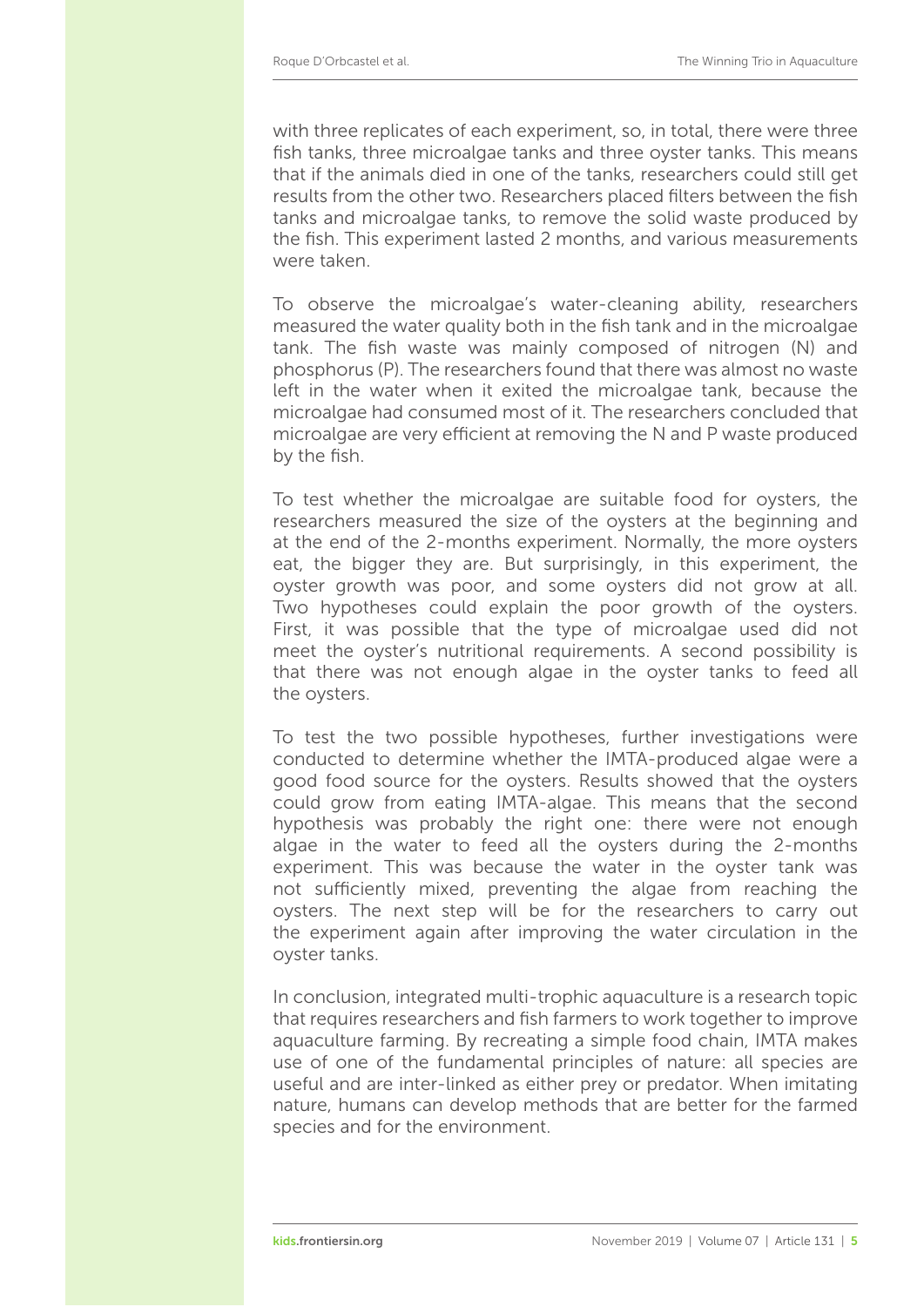## ORIGINAL SOURCE ARTICLE

Li, M., Callier, M. D., Blancheton, J.-P., Galès, A., Nahon, S., Triplet, S., et al. 2019. Bioremediation of fishpond effluent and production of microalgae for an oyster farm in an innovative recirculating integrated multi-trophic aquaculture system. *Aquaculture* 504:314–25. doi: [10.1016/j.aquaculture.2019.02.013](https://doi.org/10.1016/j.aquaculture.2019.02.013)

SUBMITTED: 03 July 2019; ACCEPTED: 13 November 2019; PUBLISHED ONLINE: 28 November 2019

EDITED BY: [Didone Frigerio,](https://loop.frontiersin.org/people/647193) University of Vienna, Austria

CITATION: Roque D'Orbcastel E, Boudin E, Li M, Carcaillet F and Fouilland E (2019) Fish, Algae, and Oysters: The Winning Trio in Aquaculture. Front. Young Minds 7:131. doi: [10.3389/frym.2019.00131](https://doi.org/10.3389/frym.2019.00131)

CONFLICT OF INTEREST: The authors declare that the research was conducted in the absence of any commercial or financial relationships that could be construed as a potential conflict of interest.

COPYRIGHT © 2019 Roque D'Orbcastel, Boudin, Li, Carcaillet and Fouilland. This is an open-access article distributed under the terms of the Creative Commons [Attribution License \(CC BY\). The use, distribution or reproduction in other forums](https://creativecommons.org/licenses/by/4.0/) is permitted, provided the original author(s) and the copyright owner(s) are credited and that the original publication in this journal is cited, in accordance with accepted academic practice. No use, distribution or reproduction is permitted which does not comply with these terms.

## YOUNG REVIEWER

#### ANNA-MARIE, AGE: 15

My favorite subject is biology, I like bionics. In future I would like to work on new materials, new substances. I am curious about the mysteries of the universe, there is so much to discover.

## AUTHORS

### EMMANUELLE ROQUE D'ORBCASTEL

Emmanuelle Roque D'Orbcastel is a researcher in Marine Biology, at the Ifremer Institute, attached to the MARBEC (Marine Biodiversity, Exploitation, and Conservation) Unit (south of France). The unit's objective is the study of marine biodiversity, and the human race's use of species, in different ecosystems. More specifically, Emmanuelle works on aquaculture ecosystems, studying interactions between animals (i.e., fish) and their environment, especially the animal welfare. She is also interested in working with fish farmers to find ways of reducing environmental impacts, by treating or otherwise using waste from fish farms. [\\*emmanuelle.roque@ifremer.fr](mailto:emmanuelle.roque@ifremer.fr)